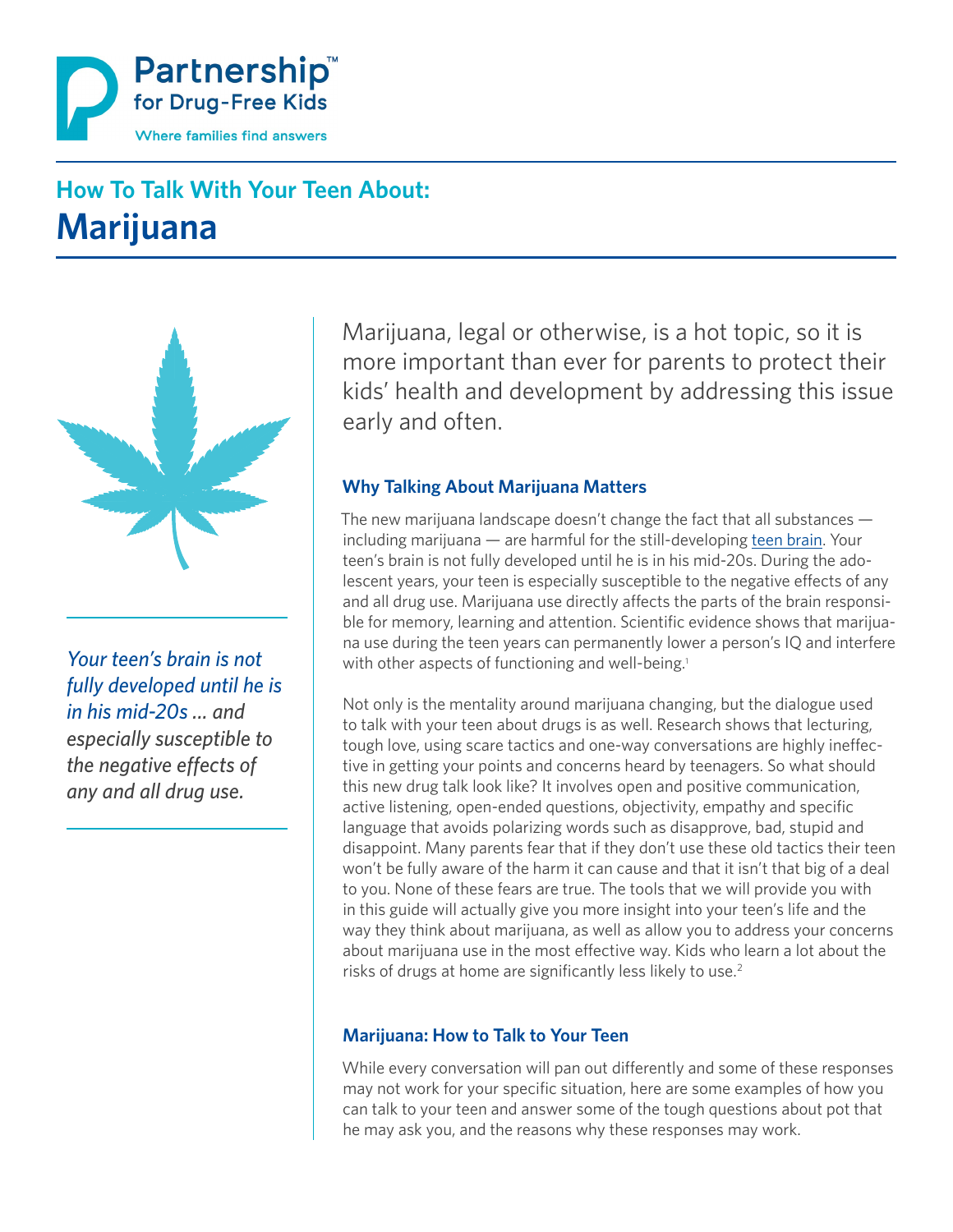*Since marijuana affects people differently, some don't develop a dependence or addiction to marijuana — and some do. Yes, marijuana can be addictive. About 1 in 6 teens who use marijuana at least once increase their risk for addiction (which means they can't stop when they want to, even though it undermines many aspects of their lives).3*

## **"I know, I know. You've talked with me about this before."**

*Your response:* "I know we've had conversations about drugs before, and I'm sorry if you feel like I'm being a nag. I want us to be able to discuss difficult topics because I love you and I want to be of help during these years when you're faced with a lot of difficult choices. My concern is that the drug landscape is drastically changing, and that's why it's important that we talk about it. Would that be okay?"

*Why:* Taking responsibility and acknowledging a teen's feelings is an effective way to reduce resistance. With this response, you are showing compassion for what your teen is going through, and asking permission to talk will empower your teen and promote open communication. If you receive a "NO" in response, ask why, and then have your teen suggest a time to talk later.

> Still stumped? Check out our *[Parent Talk Kit](http://medicineabuseproject.org/assets/documents/Parent_talk_kit_2014_.pdf)* >

## **"I'm only doing it once in a while on the weekends, so it's no big deal."**

*Your response:* "I'm happy to hear that this is not something you do on a regular basis. My concern is, using any drug can be harmful at your age because your brain is still developing. I heard you say that you don't think it's a big deal. What would make it feel like a big deal to you? What are some things that keep you from using pot more often than you already do?"

*Why:* Even though a parent may want her teen to be completely abstinent, it is imperative to point out the positives — that this is not something that has become a daily habit. This allows the teen to feel like she isn't a bad person or a disappointment. This response includes questions – which shows you're reflecting on your teen's answers — and gets your teen to think about the future and what her boundaries are around drug use. It will give you insight into what is important to her, and where she doesn't want drugs interfering. If use progresses and some of these boundaries are crossed, you can then bring that up.

The last question ("What are some things that keep you from using pot more than you do?") makes your teen think about the reasons why she doesn't want to smoke pot more often. It again allows her to think about what pot use would interfere with if she did it more regularly. This promotes healthy behavior.

#### Still stumped? Read *[Marijuana: Facts Parents Need to Know](http://www.drugfree.org/resources/)* >

## **"Would you rather I drink alcohol? Weed is so much safer."**

When kids hear about legal marijuana, their natural inclination is to believe that marijuana is not dangerous. But this simply isn't true — particularly when it comes to teen use. In fact, the "alcohol vs. marijuana" safety debate is actually a false choice. First, because research shows that teens don't typically

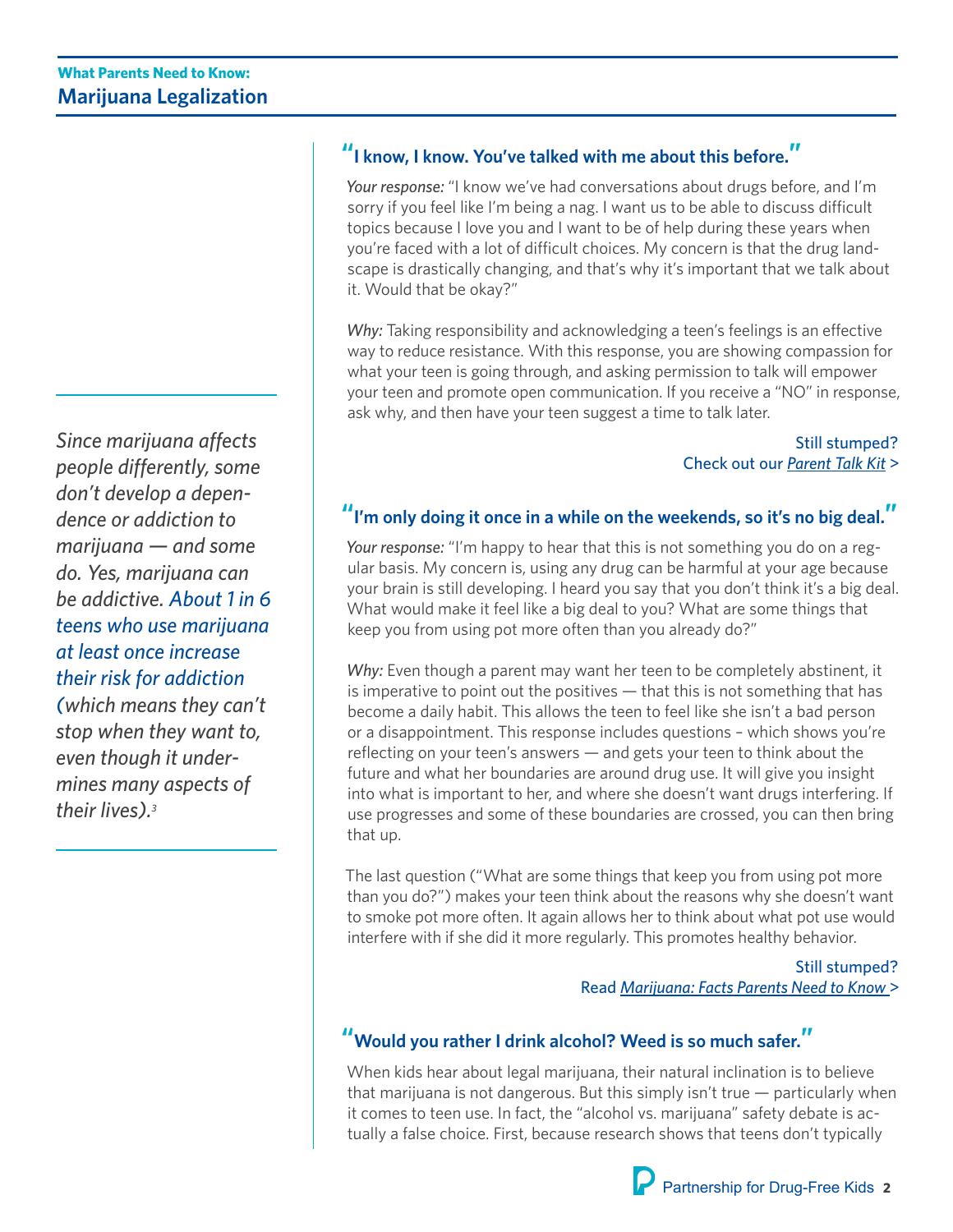*Today's pot has a much higher potency (e.g. the THC concentration has been increasing steadily). In 2012, THC concentrations in marijuana averaged 15%, compared to around 4% in the 1980s. Some current strands contain as much as 30% THC.4*

use one OR the other; they use both, often at the same time  $-$  a dangerous combination. Secondly, if teens use either weed or alcohol, they risk harming their developing brains.

*Your response:* "What is going on in your life that makes you feel like you want to do either? Honestly, I don't want you to be doing anything that can harm you – whether that's smoking pot, cigarettes, drinking or behaving recklessly. I'm interested in knowing why you think weed is safer than alcohol."

*Why:* Your teen is asking you a question that can easily throw you off course. If it rattles you, giving a question back to him is a good buffer while you think about your answer. Your response may still be met with "nothing" or another one-word answer from your teen, but even the word "nothing" can lead to another supportive statement from you, like "I'm glad to hear there isn't anything going on in your life that makes you want to drink or smoke, and I also know it's unrealistic to think that it isn't going to be offered to you." Being genuinely curious about your teen's thought process is going to help lower resistance, open up more and think about the statement he just made.

> Still stumped? Get tips on *[How to Talk to Your Child at Every Age](http://www.drugfree.org/the-parent-toolkit/age-by-age-advice/)* >

#### **"You smoked weed in college. Don't pretend like you didn't."**

Perhaps you smoked pot when you were younger. The fact that you've had experiences with marijuana may actually work in your favor. When talking to your kids about pot, remember: this isn't about what you did or didn't do. It's about the choices your child is going to make. You can use your experiences to help your kids understand the risks of using.

You may be caught off guard, but our advice? Don't lie. You risk losing credibility if your kids discover the real story from another family member or source. It is best to be honest about the fact that you have tried pot — without glamorizing your experiences — and to keep the focus on your kid's health. You can let her know that while you did try pot, your judgment was compromised and that could have led to more serious consequences; and that you always want your child to be healthy, make good decisions and be the most healthy version of herself as possible.

Still stumped?

Learn more about *[How to Talk to Your Kids About Drugs if You Did Drugs](http://www.drugfree.org/wp-content/uploads/2014/05/How-to-talk-to-your-kids-about-drugs-if-you-did-drugs.pdf)* >

#### **"Marijuana is a plant. It's natural. How harmful could it be?"**

Your response: "I understand that, and I am not suggesting that you're going to spin out of control, or that your life as you know it is going to be over. I would just like to redirect you to the idea that when a person is high, her judgment is not what it ordinarily is and that can be harmful. People I know who use alcohol or pot on a regular basis are using it to numb themselves or avoid feelings. I would much rather you do other things to help you cope with difficult feel-